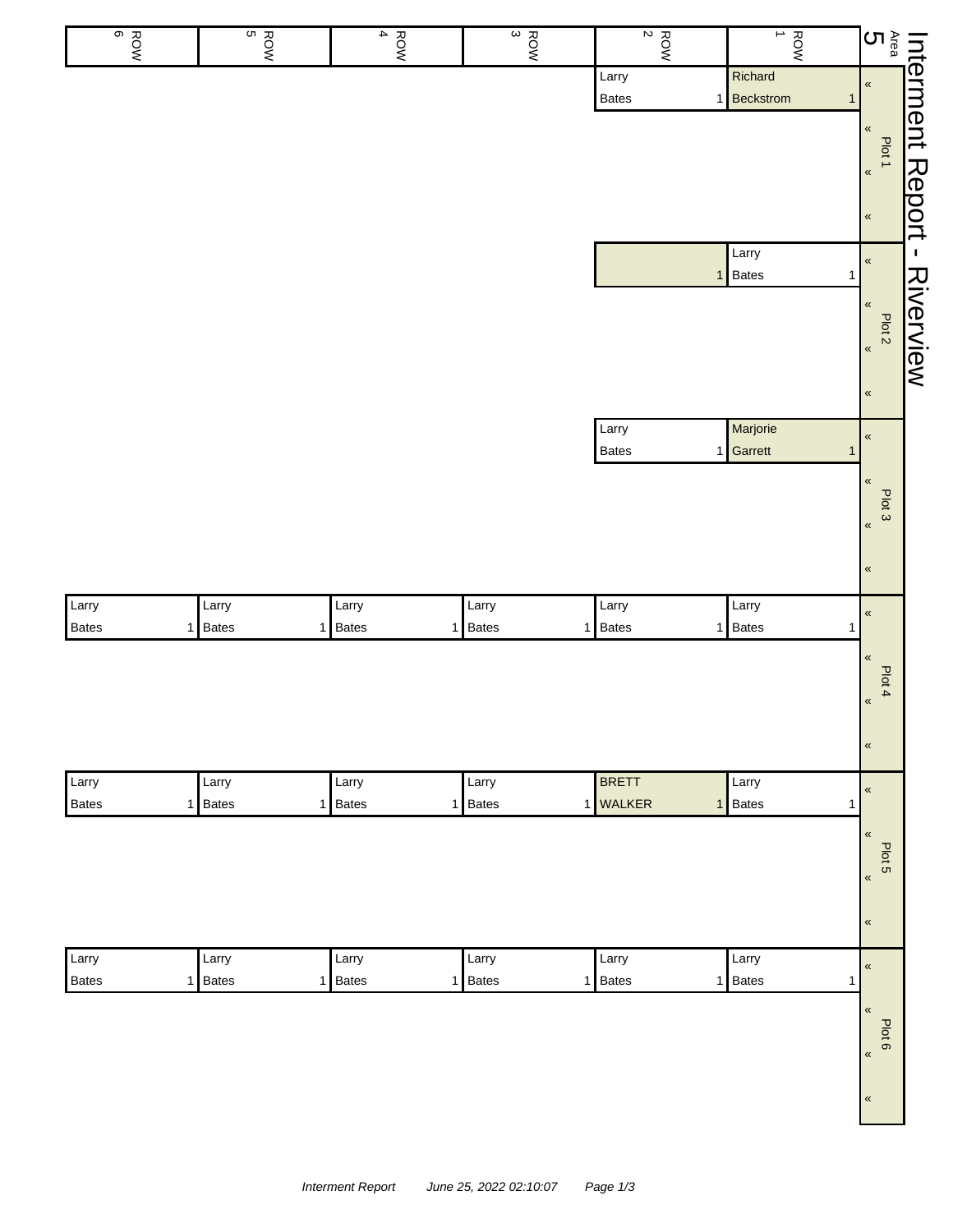|                                                                                                   | $\frac{ROW}{7}$                | $rac{8}{8}$ | $\frac{ROM}{9}$ | $rac{1}{10}$ | $\frac{ROM}{11}$ | $\vec{z}$<br>ROW |
|---------------------------------------------------------------------------------------------------|--------------------------------|-------------|-----------------|--------------|------------------|------------------|
| Interment Report - Riverview<br><sup>Area</sup> P <sup>lot 1</sup> Plot 1<br>5 Plot 1<br>5 Plot 1 |                                |             |                 |              |                  |                  |
| $\pmb{\kappa}$                                                                                    |                                |             |                 |              |                  |                  |
| $\pmb{\kappa}$<br>$\pmb{\kappa}$<br>Plot 3<br>$\pmb{\kappa}$<br>$\pmb{\kappa}$                    |                                |             |                 |              |                  |                  |
| $\pmb{\kappa}$<br>$\pmb{\kappa}$<br>Plot 4<br>$\pmb{\kappa}$                                      | Larry<br>Bates<br>$\mathbf{1}$ |             |                 |              |                  |                  |
| $\pmb{\alpha}$<br>$\pmb{\kappa}$<br>$\pmb{\kappa}$<br>Plot 5<br>$\pmb{\kappa}$                    | Larry<br>Bates<br>$\mathbf{1}$ |             |                 |              |                  |                  |
| $\pmb{\kappa}$<br>$\pmb{\kappa}$<br>$\pmb{\ll}$<br>Plot 6<br>$\pmb{\kappa}$                       | Larry<br>Bates<br>$\mathbf{1}$ |             |                 |              |                  |                  |
| $\pmb{\ll}$                                                                                       |                                |             |                 |              |                  |                  |